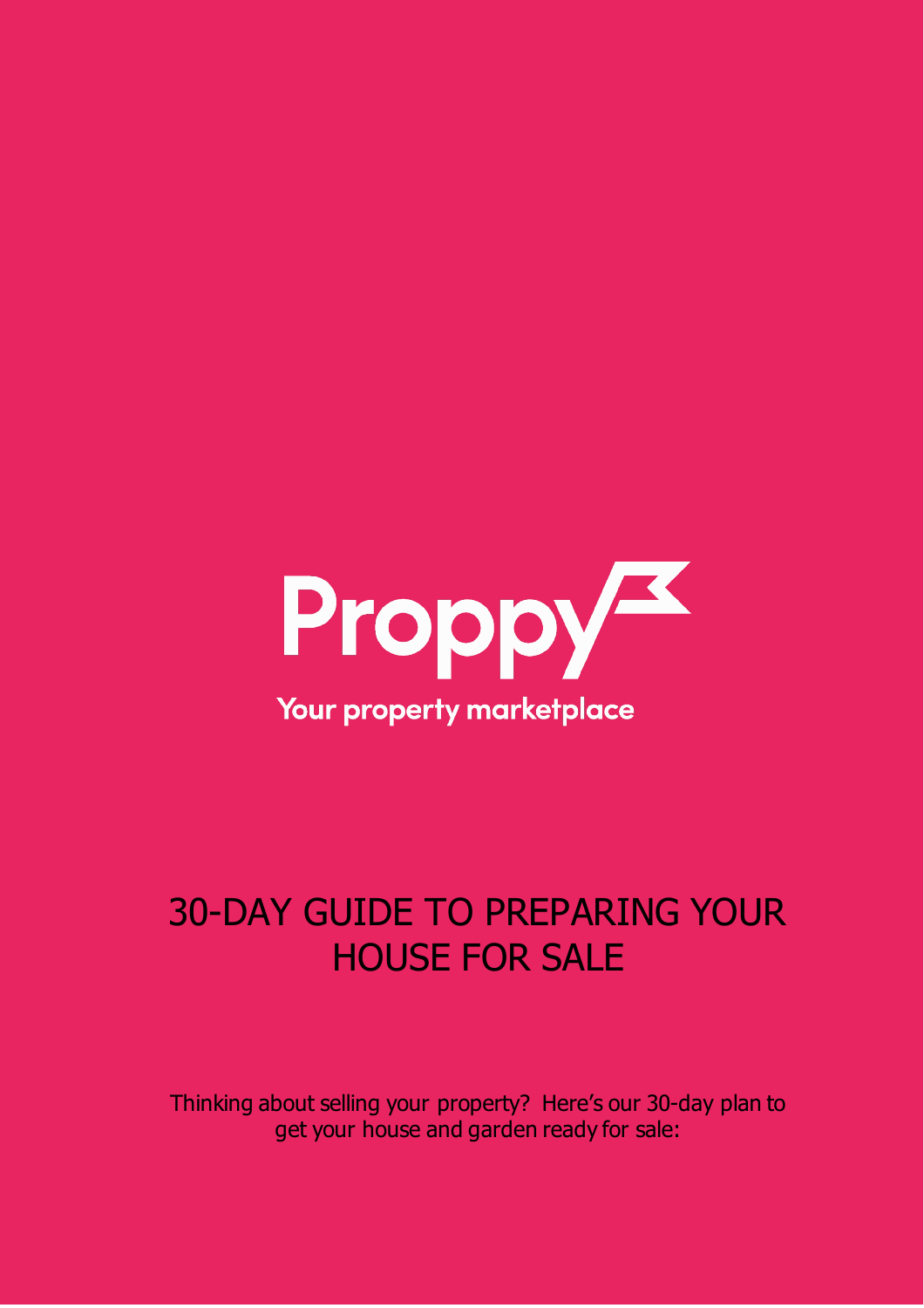

**Day 1:** Change light bulbs and update light fixtures. It's easy to forget about all the bulbs that have burned out over the years, but you want your home to be as bright as possible. Lighting makes an incredible difference to how a home looks to potential Buyers. If you have dated light fixtures (it's OK, a lot of us do), take a quick trip to Bunnings or Mitre 10 and pick up some modern ones. Sometimes Chinese-style paper lantern light shades are a good fix for the cost of a few dollars.

**Day 2:** Prep the paperwork: Buyers and agents are going to ask a lot of questions, so start digging out the paperwork now: utility bills, renovation details, warranties, mortgage details, survey and rental contracts.

**Day 3:** Get some boxes and duct tape. A big part of the adventure you're about to embark on involves reducing clutter. An investment under \$100 will get you proper packing supplies and reduce your stress. If you're going to be moving a lot of stuff out of your house for the sale, consider renting a storage locker – you fill up at your house, it gets carted away, stored and delivered to your new home when you move in!

Even cheaper, ask at Pak n Save for as many banana boxes as they have and fill them up. Ask if you can store them at a willing friend or family member's house for a few weeks. These boxes are incredibly strong and will stack about 8 high so they won't take up much room.

**Day 4:** Make an extra set of keys. Prospective Buyers and their agents will need to access your home, so you'll need an extra set of keys.

**Day 5:** Tackle the bathrooms. Remove all the toiletries you have on display (nobody wants to know you use Head & Shoulders). Invest in some new white towels (and no, you don't get to use them). Visit the Warehouse or Bed, Bath & Beyond for affordable accessories: soap dish, toothbrush holder, etc. If your toilet seat, shower curtain or bath mat are gross (be honest with yourself), replace them. Consider replacing the toilet paper holder and towel rack/hooks too.

**Day 6:** Spruce up the kitchen. The kitchen is one of the rooms Buyers are most attracted to so if you're looking to skip a room, this shouldn't be it. Remove your blender/George Foreman Grill/Kitchen Aid mixer/toaster/bread machine from the counters – you want the counters to be as clear as possible. Clean inside all the cupboards (and yes, I mean remove everything and wipe them out). Don't cram all your dishes and food back in – again, you want to convey to Buyers that your kitchen has enough storage for the Buyer's stuff. Clean the door of the fridge (and remove the magnets, photos and reminders). Turn on your self-cleaning oven (probably for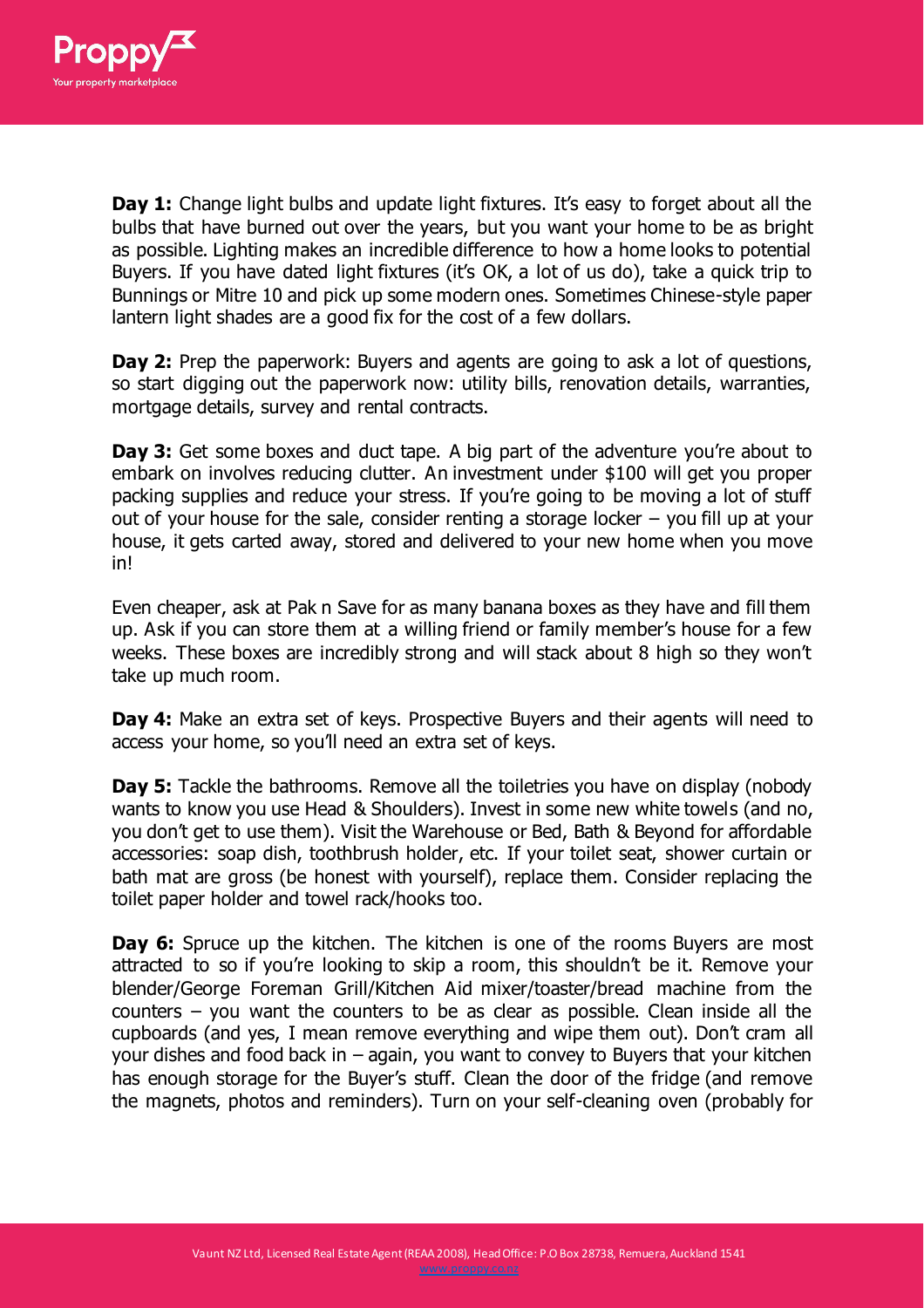

the first time). Store your booze collection (and take out the empties). Consider investing in some fresh flowers and a beautiful bowl with some fresh fruit in it. Consider packing away your microwave to give the appearance of even more bench space.

**Day 7:** Next up: the bedrooms. The bedrooms should be inviting, and that means more cleaning and decluttering and investing in a few props. If you don't already have one, invest in a neutral-coloured duvet cover and some new fancy pillows. Straighten the bookshelves. Remove personal photos, knick knacks and personal grooming products. Clean out the closets. Consider getting an area rug if the floors are cold. If you've jammed in a dresser or armoire that doesn't really fit into the space, consider storing it offsite. If you've converted two of your three bedrooms into offices, convert at least one of them back to a bedroom.

**Day 8:** Tackle the living room. Clean the sofa and chairs and invest in some new throw pillows. Consider getting an area rug to bring the room together. Hide the magazine rack and all the clutter that has accumulated. Hide the wires from your TV/stereo/speakers.

**Day 9:** Make your dining room look like a place someone might actually want to eat in. Remove the kids' homework and the piles of stuff that have accumulated on the dining room table. Clean up the hutch. If your dining chairs have seen better days, consider getting them reupholstered. Invest in a new table cloth to hide an old table.

**Day 10:** Declutter, organize and clean the basement or garage. If your basement or garage is anything like ours, this is going to take more than one day. Whether your basement is finished or just a storage area for extra crap, you'll need to invest the time to make it look as spacious and clean as possible. And what a great way to rid yourself of all that stuff you never use.

**Day 11:** Tackle what you can't see: closets and storage areas. Much as I'd love to say that you can cram all the stuff you don't want on display into your closets, the truth of the matter is that Buyers will open your closets. They'll look in your cupboards. And they'll judge you. The last thing you want is for Buyers to think there isn't enough storage in your home, so take the time to pack away what you don't need in the immediate future.

**Dav 12:** Store vs. donate vs. throw away. It's a pain (and expensive) to store all the stuff you don't really need. Look online for places or organisations where you can donate, dump or sell the stuff you've collected.

**Day 13:** The entrance. Remember that most Buyers will have an emotional reaction to your home within 15 seconds of entering it, so what they experience at the entrance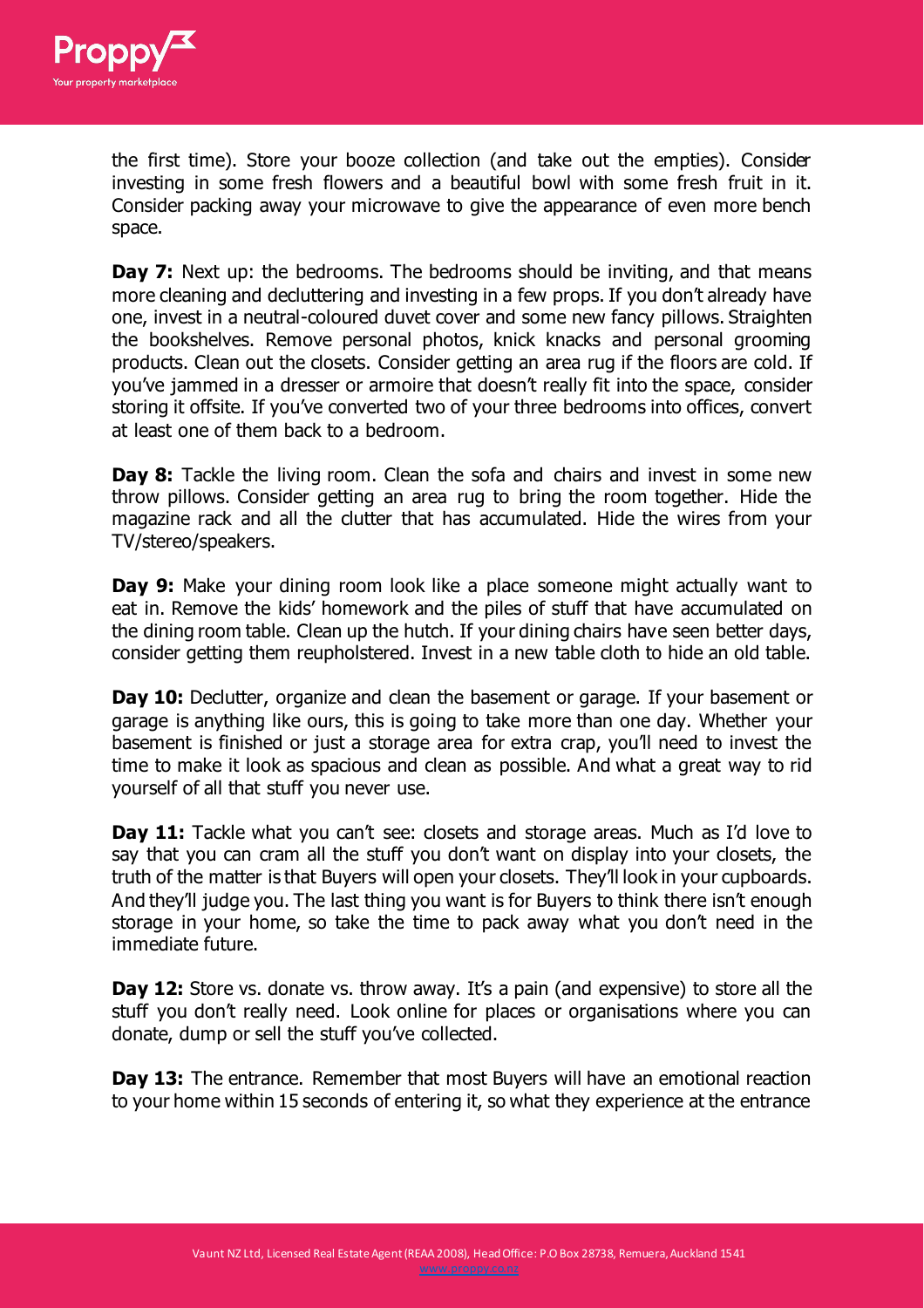

is CRITICAL. You want your entrance to be clean, de-cluttered and inviting. And no, you won't really wear all your shoes and coats while your house is for sale, so be disciplined and store things away. If you don't have a hall closet, don't pile 15 coats on a coat rack – that's just drawing attention to your lack of a closet.

**Day 14:** Get rid of all the things that make your home yours. Ouch, I know it hurt to read that. You want your house to appeal to as many Buyers as possible, and that will only happen if they can picture their own stuff in your house. Get rid of all the family photos, the collections and the souvenirs from your trip to Asia. Walk through every room in your house and pretend you're a Buyer. If what you see helps people get to know you as you, remove it.

**Day 15:** Hire an agent. If you haven't already hired someone, today is the day. An agent will likely need two weeks to schedule and prepare the marketing, LIM and building report. An experienced listing agent will also guide you through the home preparation and staging process, so you don't have to do it alone.

**Day 16:** Paint touch-ups and re-painting A fresh coat of paint is one of the cheapest ways to freshen up your home. Bold colours are bound to be a turn-off to some Buyers, so to appeal to the most people possible take the time to re-paint that red bedroom and blue bathroom. (Tip: light colours will help small rooms look bigger). Don't forget about baseboards and ceilings – they might need some paint too.

**Day 17:** Make a list of all the little stuff that you've been avoiding repairing includingthe leaky tap, the picture holes in the wall, etc. and get it done once and for all. If you aren't handy yourself, bring in a handyman to take care of it.

**Day 18:** Get the windows cleaned. I know, you probably don't even think about cleaning your windows, but rain, children's grubby hands and construction can really make your windows dirty.

**Day 19:** The front yard Street appeal matters and will significantly impact people's first impression of your house. Stand on your street and take in your front yard: what do you see? At minimum, clean the scuff marks off the front door and touch-up the chipped paint or give it a fresh coat. And if your front door has seen better days, consider investing in a new one. If you have a front porch, make it look inviting (and not just a receptacle for more of your stuff). Invest in some seasonal plants. Clean up the garden. A lot of Buyers will see your home at night, so make sure that your outdoor lighting is showing off your home.

**Day20:** The backyard - what you can accomplish in the back yard will of course depend on what time of year you sell. If you're selling in the spring/summer: clean up the gardens, trim the trees, cut the grass, stain the deck and clean the patio furniture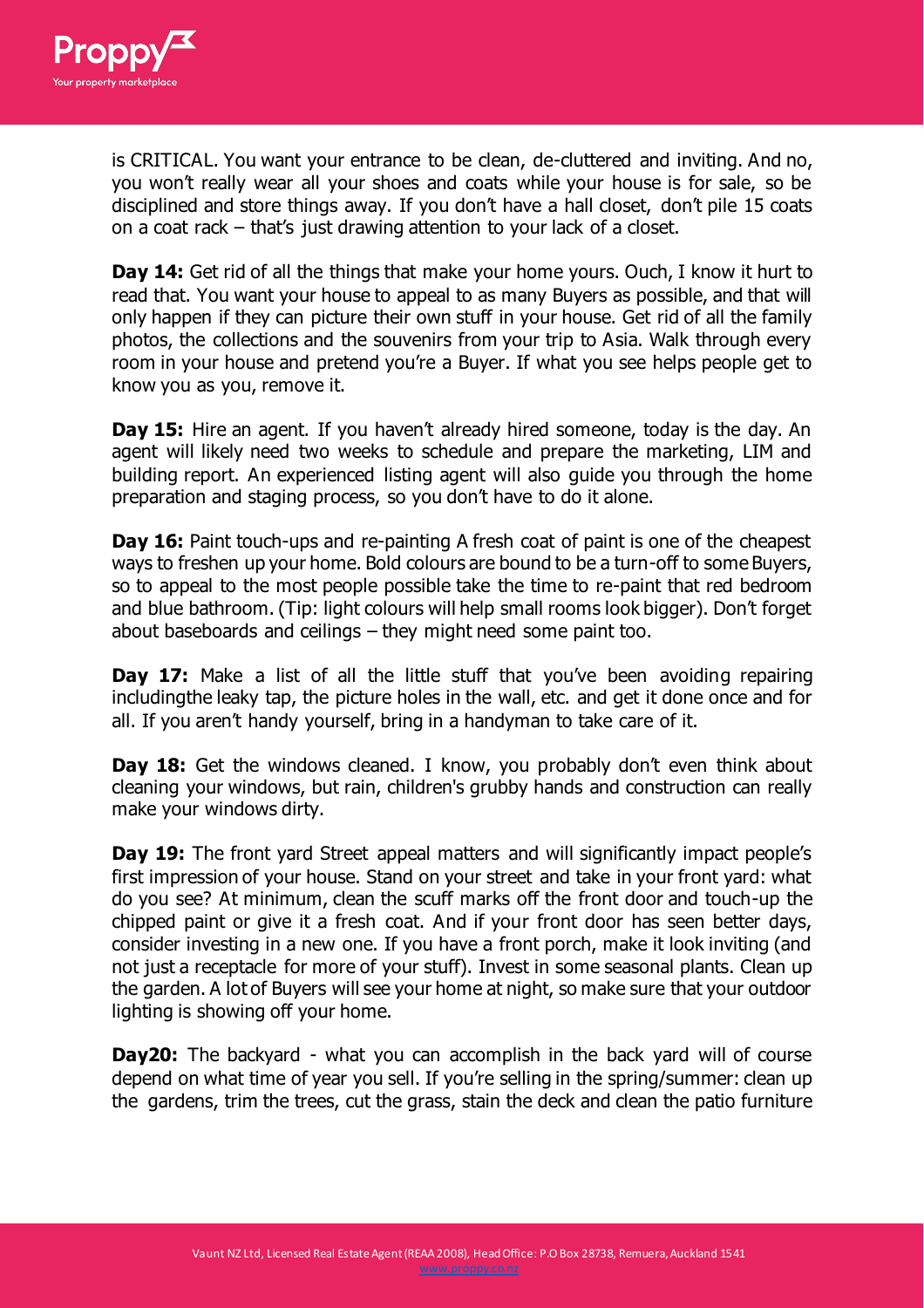

and BBQ. If it's winter: do your best to make it look presentable. If you have a garage: tidy it up and fix any peeling paint and the sagging ceiling.

**Day 21:** Get the carpets cleaned. Unless your carpets are brand new, you'll want to have them steam cleaned (or do it yourself). You'll be amazed at what a difference it makes.

**Day 22:** Don't forget about the floors. You'll need a good sweep and mop to get into all the corners and cracks. If your floors are scratched, there are some great products out there to make them look almost-brand-new.

**Day 23:** The walls and doors. If your walls and doors are scuffed, buy some Magic Erasers and go to town. You'll wonder why you didn't do it sooner. If your art needs an update, now's the time to do it too.

**Day 24:** The final clean. By now you're probably exhausted..sorry about that. While you can do this final step yourself, consider bringing in professional cleaners who will make sure to clean all the spots you don't: the baseboards, inside the lights, the fridge, etc. We think this step is so important that we recommend using some professionals if you don't have the time.

**Day 25:** Make plans for the dog/cat/ferret/hedgehog. We're animal lovers too, but prospective Buyers won't appreciate the barking/jumping/submissive peeing. Make a plan to get your pets out of the house: Doggie daycare? Grandma and Grandpa? Multiple walks?

**Day 26:** Make plans for the kids and the kid stuff. No Buyer wants to look at all your kids' toys, finger painting works of art or dirty diapers, so put it all away and make a plan to keep it concealed.

**Day 27:** Make your house smell good. If you're a dog owner, wash any couches, beds and surfaces where the dogs sleep. You may not smell him anymore, but Buyers will. Tuck the litter box away (and clean it twice a day while your home is on the market). Use Febreeze on EVERYTHING. Consider lighting some candles (but avoid strong air fresheners or incense).

**Day 28:** Get a pre-listing home inspection (for houses) or order the pre-contract disclosure statement for unit title properties. It's not fun to find out what's wrong with your house or apartment at the negotiating table, so arm yourself with the information before you list your home. You can either fix the problems before you list your home, or factor it into your asking price and expectations. Here at Proppy we'll order the building report and LIM from the council as part of our marketing packages.